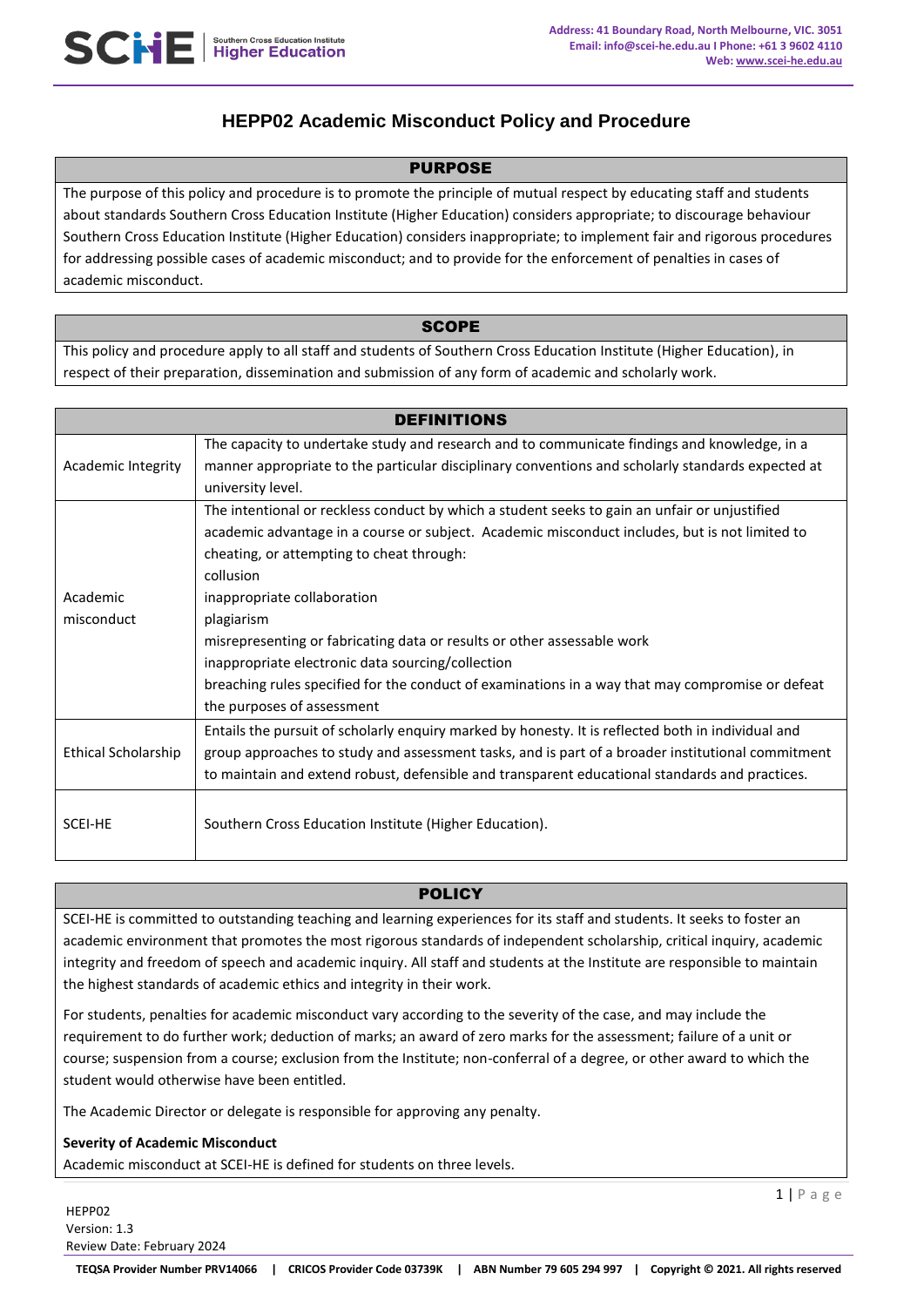1. Minor Academic Misconduct 2. Moderate Academic Misconduct 3. Major Academic Misconduct

## PROCEDURE

#### **Minor Academic Misconduct**

Instances of academic misconduct are considered minor where the misconduct may be reasonably judged to result from careless practice and/or neglect of specific guidelines relating to assessment requirements by students. The outcome of the misconduct compromises the purpose of an assessment to a limited extent only.

Instances of minor academic misconduct may arise more often, although not exclusively, in relation to first year undergraduate student assessment. Examples of minor academic misconduct may include but are not limited to:

minor plagiarism such as inadequate or inconsistent referencing, paraphrasing too close to the original; and/or minor copying of material, such as copying one or two sentences including copying where a student utilises a verbatim transcription in their notes and presents it as their own words.

## **Moderate Academic Misconduct**

Instances of academic misconduct are deemed moderate where the misconduct may be reasonably judged to be a moderate breach of ethical scholarship and includes (but is not limited to):

moderate plagiarism;

submitting an item of assessment for a course subject that is submitted in another course subject in complete or substantial form;

fabricating or falsifying data, results or sources of information in an assessment item;

colluding with another student to produce assessable work and representing that as individual work when such collusion has not been authorised.

## **Major Academic Misconduct**

Instances of academic misconduct are considered major where the misconduct may be reasonably judged to be a serious breach of ethical scholarship and includes (but is not limited to):

Plagiarism collusion

Inappropriate collaboration

Plagiarism

Misrepresenting or fabricating data or results or other assessable work

Cheating in examinations, including:

using unauthorised material in an examination, including (but not limited to) written notes, formulae or other prompts whether stored on or within some object or device, or on paper or on the student's body; and/or

b. communicating (or attempting to communicate) in an unauthorised manner with others during examinations (verbally or other means).

All may lead to penalties for unsatisfactory course progress.

# **Major Academic Misconduct (Major)**

## **Major, First instance**

For a first instance of Major Academic Misconduct, students will usually be awarded a failure grade for the subject in which the academic misconduct has occurred, and will be warned that further breaches will be referred to the Teaching and Learning Committee and may result in the award of a failure grade for all other subjects concurrently enrolled.

## **Major, Second instance**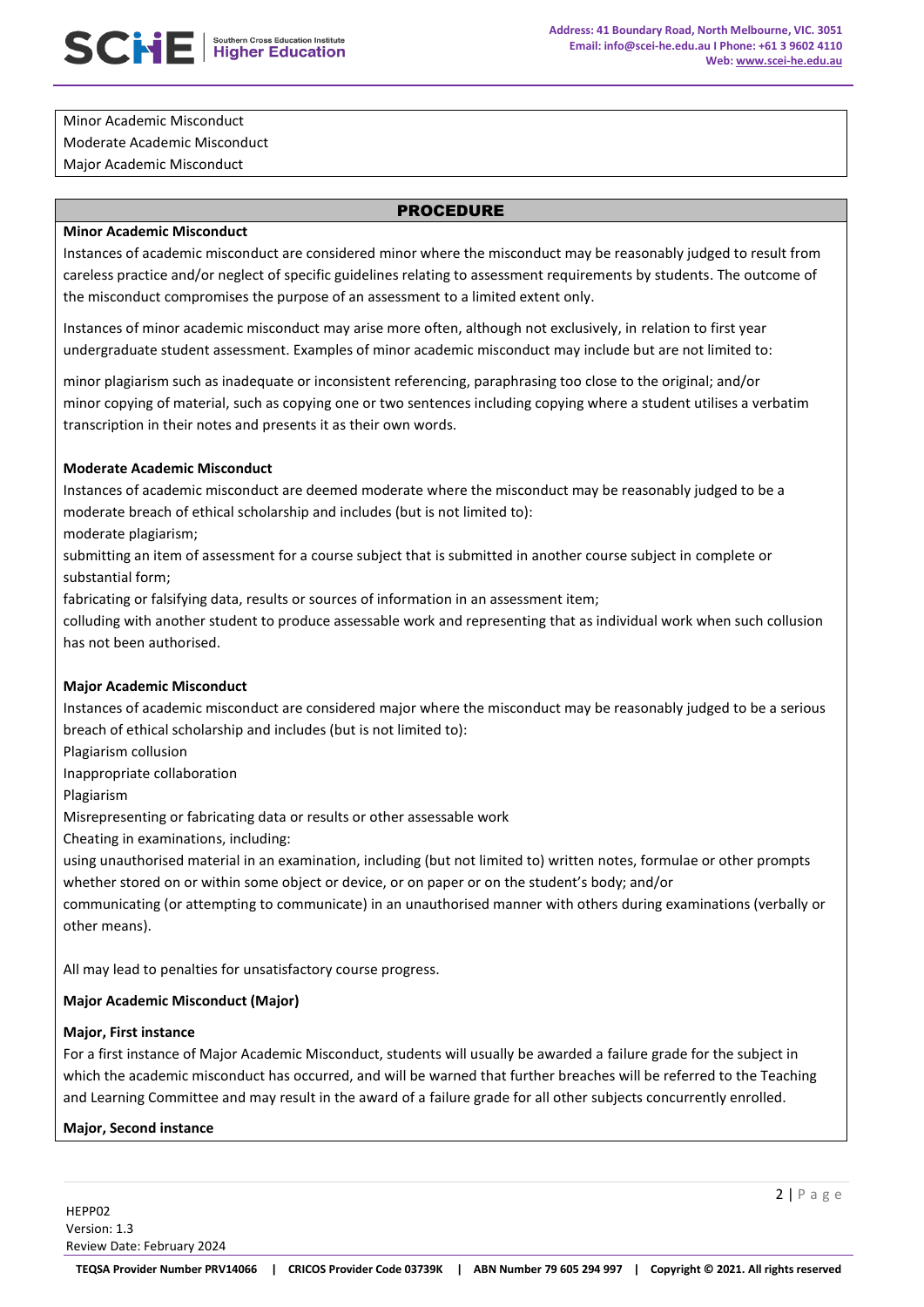For a second instance of Major Academic Misconduct, students will usually be awarded a failure grade for the subject in which the academic misconduct has occurred, and will be referred to the Teaching and Learning Committee who will typically apply a failure grade for all other units in which the student is concurrently enrolled.

## **Major, Third instance**

For a third instance of Major Academic Misconduct, students will usually be awarded a failure grade for the subject in which the academic misconduct has occurred, and will be referred to the Teaching and Learning Committee who will typically apply the failure grade for all other subjects in which the student is concurrently enrolled. However, in addition, the Teaching and Learning Committee may exclude a student from enrolment in all courses or subjects offered by the Institute for a period of up to one academic year or that a student's current enrolment in any course or subject offered by the Institute be cancelled.

Further instances of Major Academic Misconduct may result in consequent expulsion from the Institute or non-conferral of a degree or other award to which the student would otherwise have been entitled.

## **Subsequent Instances**

If a student who has committed a more significant instance of academic misconduct, then commits a subsequent, but less significant, instance, that subsequent instance will not be considered as a first offence. In such cases, the subsequent breach will automatically be treated as at least a second breach for that more significant level, and will attract the appropriate penalty.

## **Concurrent Instances**

In cases where students submit items for assessment concurrently in different subjects, and those items are found to exhibit evidence of academic misconduct, such collective breaches should, for the purposes of a penalty, be treated as a single instance only. Such leniency should only occur if it is clear that the student as a result of a concurrent or near concurrent submission schedule has not been in a position to benefit from counselling, has not previously received counselling for an earlier instance, and is likely to have committed the breaches without intent.

# **Plagiarism**

The following scale has been adopted across the Institute for the purposes of preliminary classification in cases of plagiarism:

less than 10% - minor ● 10-25% - moderate more than 25% - major

This refers to the substantive content of the work (i.e. word length excluding properly referenced quotes, and footnotes/ endnotes except where plagiarism is contained in the latter). The extent of plagiarism will be calculated to include both unattributed word for word copying; work in which minor amendments have been made to unattributed source material (through substitution, transposition or exclusion of words); and the close paraphrase of the words and/or specific ideas of another person.

# **Mitigating Circumstances**

In the process of determining the level of academic misconduct that has occurred and the appropriate penalty to be applied once a case has been established, appeals may be made to the Teaching and Learning Committee to take into account one or more mitigating circumstances that are deemed to bear upon the case.

Such factors may include, but not be limited to:

differing educational, cultural and/or linguistic backgrounds of students at entry level; documented medical or personal circumstances of a nature to indicate serious impairment of responsibility at the time the academic misconduct occurred.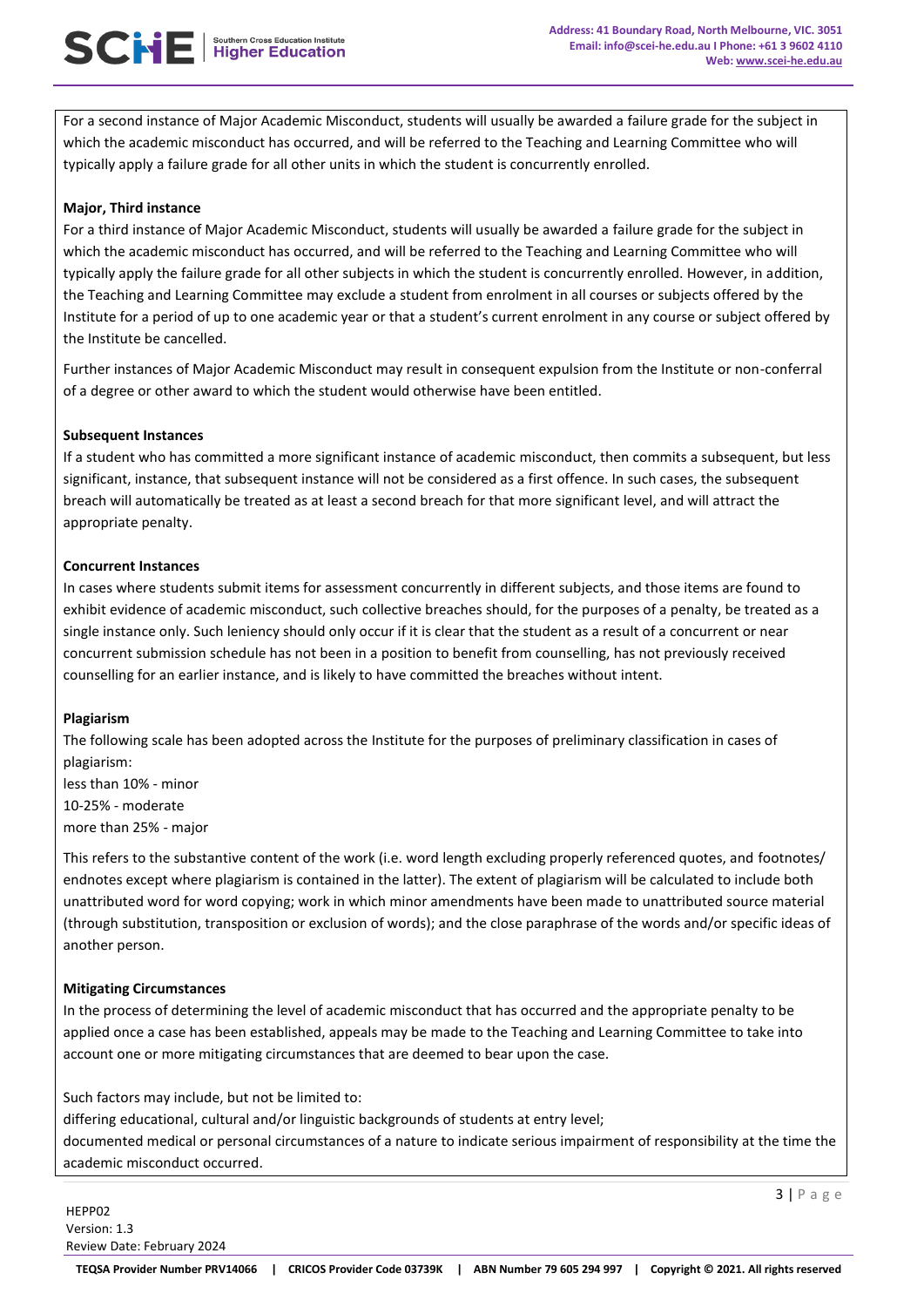## **Principles Relating to the Handling of Alleged Academic Misconduct**

The following principles are to be observed in all cases of alleged academic misconduct:

Cases of alleged and established misconduct must be treated confidentially by staff. Discussion of cases should be limited

to those who have a direct line of responsibility in such matters (the Academic Director, relevant course coordinator, Teaching and Learning Committee members).

Lines of responsibility for investigating cases of suspected misconduct must be rigorously adhered to throughout the Institute.

Course coordinators must advise students that they are suspected of committing academic misconduct no later than when assessment items are returned to other students. This advice must be confidential and coupled with procedural information so that the student understands what will occur next.

Established protocols for recording academic misconduct must be adhered to in all faculties of SCEI-HE.

## **Student Appeal**

A student can challenge the decision by lodging an appeal according to **HEPP05 Academic Appeals Policy and Procedure**. All appeals lodged will be processed in accordance with the **HEPP05 Academic Appeals Policy and Procedure**.

This application should be submitted within 10 working days of notification of the outcome of the academic misconduct incident.

# RELATED DOCUMENTS

HEMIS14 Student Charter

HEPP01 Academic Integrity Policy and procedure

HEPP03 Student Complaint and Grievance Policy and Procedure

HEPP04 Assessment Policy and Procedure

HEPP05 Academic Appeals Policy and Procedure

HEPP07 Student Conduct Policy

# LEGISLATIVE CONTEXT

The National Code of Practice for Registration Authorities and Providers of Education and Training to Overseas Students 2018, known as 'The National Code 2018 - Standard 8 (Specifically 8.8.1) The Education Services for Overseas Students (ESOS) Act 2000 Tertiary Education Quality and Standards Agency Act 2011 (Cwth)

Higher Education Standards Framework (Threshold Standards) 2015

# RESPONSIBILITIES

## **Compliance, Monitoring and Review**

The Corporate Board is responsible for the development, review and implementation of this policy and procedure. Responsibilities for actions under this procedure are detailed throughout this document.

## **Reporting**

The Chair of the Teaching and Learning Committee, or nominee, shall provide a report to the Academic Board of academic misconduct cases at the conclusion of each semester.

#### **Records Management**

All records relevant to this document are to be maintained in the student's academic file and on the SCEI-HE's Student Management System.